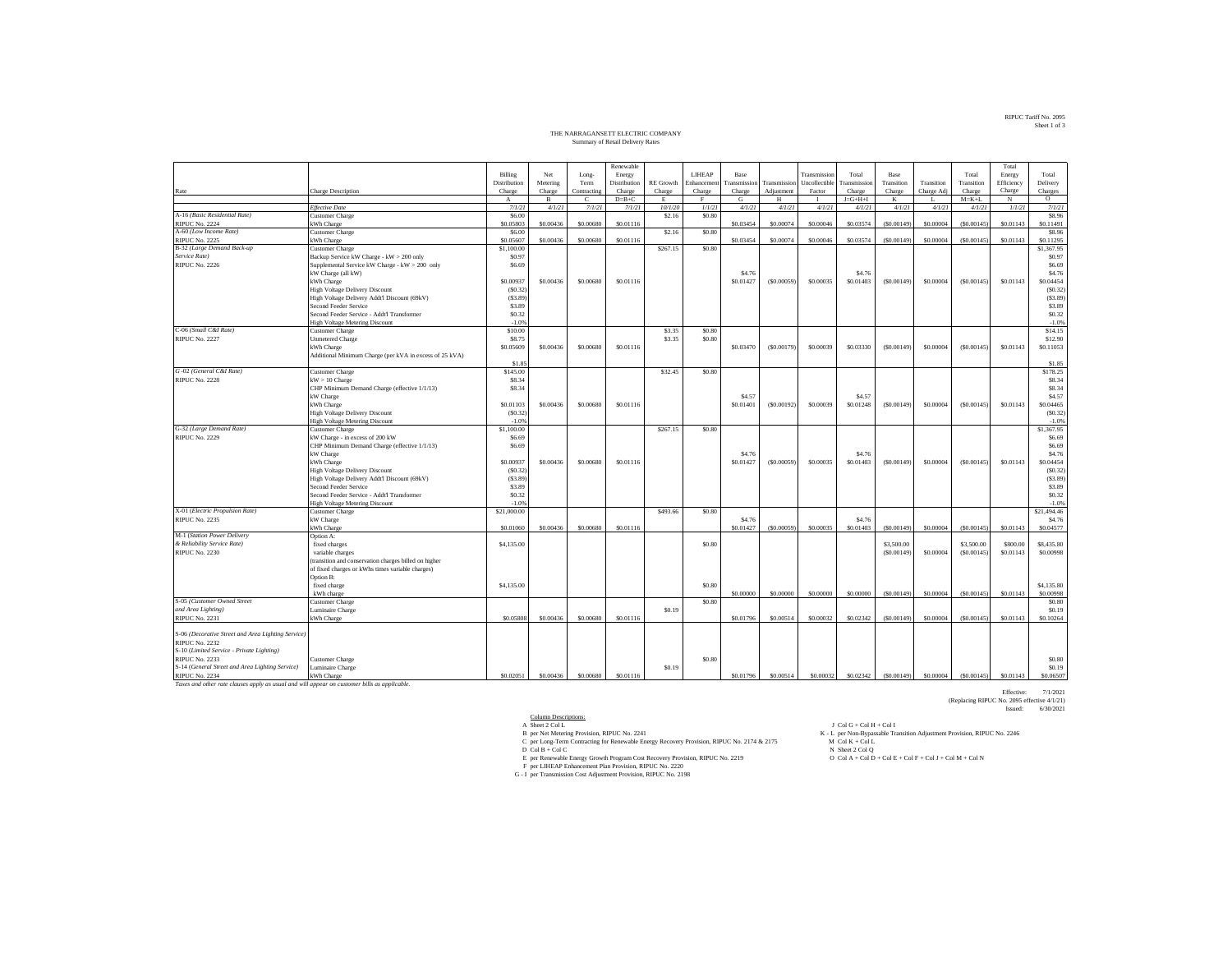## THE NARRAGANSETT ELECTRIC COMPANY THE NARRAGANSETT ELECTRIC COMPANY Summary of Retail Delivery Rates

|                                                    |                                                         |              |             |                |           |                |            |             |               | Arrearage  | Low-Income |             |              | Energy     | System      |            | EE            | Total      |
|----------------------------------------------------|---------------------------------------------------------|--------------|-------------|----------------|-----------|----------------|------------|-------------|---------------|------------|------------|-------------|--------------|------------|-------------|------------|---------------|------------|
|                                                    |                                                         |              | Operating & | O&M            | CapEx     | CapEx          | <b>RDM</b> | Pension     | Storm Fund    | Management | Discount   | Performance | Billing      | Efficiency | Reliability | Renewables | & SRP         | Energy     |
|                                                    |                                                         | Distribution | Maintenance | Reconciliation | Factor    | Reconciliation | Adj        | Adjustment  | Replenishment | Adjustment | Recovery   | Incentive   | Distribution | Program    | Plan        | Charge     | Uncollectible | Efficiency |
| Rate                                               | <b>Charge Description</b>                               | Charge       | Exp Charge  | Factor         | Charge    | Factor         | Factor     | Factor      | Factor        | Factor     | Factor     | Factor      | Charge       | Charge     | Charge      |            | Charge        | Charge     |
|                                                    |                                                         | $\mathbf{A}$ | $\bf{B}$    | C.             | D         | E              | F          | G           | H             |            | л.         | $_{\rm K}$  | Т.           | M          | N           | $\circ$    | P             | $\circ$    |
|                                                    | <b>Effective Date</b>                                   | 9/1/20       | 4/1/21      | 10/1/20        | 4/1/21    | 10/1/20        | 7/1/21     | 10/1/20     | 7/1/17        | 7/1/21     | 7/1/21     | 7/1/21      | 7/1/21       | 1/1/21     | 1/1/21      | 1/1/21     | 1/1/21        | 1/1/21     |
| A-16 (Basic Residential Rate)                      | <b>Customer Charge</b>                                  | \$6.00       |             |                |           |                |            |             |               |            |            |             | \$6.00       |            |             |            |               |            |
|                                                    |                                                         |              |             |                |           |                |            |             |               |            |            |             |              |            |             |            |               |            |
| <b>RIPUC No. 2224</b>                              | kWh Charge                                              | \$0.04580    | \$0.00204   | \$0,00002      | \$0.00544 | \$0,00090      | (S0.00042) | (\$0,00073) | \$0.00288     | \$0,00006  | \$0.00196  | \$0,00008   | \$0,05803    | \$0.01099  | \$0.00000   | \$0.00030  | \$0,00014     | \$0.01143  |
| A-60 (Low Income Rate)                             | <b>Customer Charge</b>                                  | \$6,00       |             |                |           |                |            |             |               |            |            |             | \$6.00       |            |             |            |               |            |
| <b>RIPUC No. 2225</b>                              | kWh Charge                                              | \$0,04580    | \$0,00204   | \$0,00002      | \$0,00544 | \$0,00090      | (S0.00042) | (\$0,00073) | \$0,00288     | \$0,00006  | \$0,00000  | \$0,00008   | \$0,05607    | \$0,01099  | \$0,00000   | \$0,00030  | \$0,00014     | \$0.01143  |
| B-32 (Large Demand Back-up                         | <b>Customer Charge</b>                                  | \$1,100.00   |             |                |           |                |            |             |               |            |            |             | \$1,100.00   |            |             |            |               |            |
| Service Rate)                                      | Backup Service kW Charge - kW > 200 only                | \$0.79       | \$0.05      |                | \$0.13    |                |            |             |               |            |            |             | \$0.97       |            |             |            |               |            |
| <b>RIPUC No. 2226</b>                              | Supplemental Service kW Charge - kW > 200 only          | \$5.30       |             |                | \$1.39    |                |            |             |               |            |            |             | \$6.69       |            |             |            |               |            |
|                                                    | kW Charge (all kW)                                      |              |             |                |           |                |            |             |               |            |            |             |              |            |             |            |               |            |
|                                                    |                                                         | \$0.00430    | \$0,00089   | \$0,00002      | \$0,00000 | \$0,00033      | (50.00042) | (S0,00073)  | \$0.00288     | \$0,00006  | \$0,00196  | \$0,00008   | \$0,00937    | \$0,01099  | \$0.00000   | \$0,00030  | \$0.00014     | \$0.01143  |
|                                                    | kWh Charge                                              |              |             |                |           |                |            |             |               |            |            |             |              |            |             |            |               |            |
|                                                    | <b>High Voltage Delivery Discount</b>                   | (S0.32)      |             |                |           |                |            |             |               |            |            |             | (S0.32)      |            |             |            |               |            |
|                                                    | High Voltage Delivery Addt'l Discount (69kV)            | (S3.89)      |             |                |           |                |            |             |               |            |            |             | (S3.89)      |            |             |            |               |            |
|                                                    | Second Feeder Service                                   | \$3.89       |             |                |           |                |            |             |               |            |            |             | \$3.89       |            |             |            |               |            |
|                                                    | Second Feeder Service - Addt'l Transformer              | \$0.32       |             |                |           |                |            |             |               |            |            |             | \$0.32       |            |             |            |               |            |
|                                                    | <b>High Voltage Metering Discount</b>                   | $-1.0%$      |             |                |           |                |            |             |               |            |            |             | $-1.0%$      |            |             |            |               |            |
| C-06 (Small C&I Rate)                              | <b>Customer Charge</b>                                  | \$10.00      |             |                |           |                |            |             |               |            |            |             | \$10.00      |            |             |            |               |            |
| <b>RIPUC No. 2227</b>                              | Unmetered Charge                                        | \$8.75       |             |                |           |                |            |             |               |            |            |             | \$8.75       |            |             |            |               |            |
|                                                    |                                                         |              |             |                |           |                |            |             |               |            |            |             |              |            |             |            |               |            |
|                                                    | kWh Charge                                              | \$0.04482    | \$0,00201   | \$0,00002      | \$0,00456 | \$0,00085      | (S0.00042) | (S0,00073)  | \$0.00288     | \$0,00006  | \$0,00196  | \$0,00008   | \$0.05609    | \$0,01099  | \$0,00000   | \$0,00030  | \$0,00014     | \$0.01143  |
|                                                    | Additional Minimum Charge (per kVA in excess of 25 kVA) |              |             |                |           |                |            |             |               |            |            |             |              |            |             |            |               |            |
|                                                    |                                                         | \$1.85       |             |                |           |                |            |             |               |            |            |             | \$1.85       |            |             |            |               |            |
| G-02 (General C&I Rate)                            | <b>Customer Charge</b>                                  | \$145.00     |             |                |           |                |            |             |               |            |            |             | \$145.00     |            |             |            |               |            |
| <b>RIPUC No. 2228</b>                              | $kW > 10$ Charge                                        | \$6.90       |             |                | \$1.44    |                |            |             |               |            |            |             | \$8.34       |            |             |            |               |            |
|                                                    | CHP Minimum Demand Charge (effective 1/1/13)            | \$6.90       |             |                | \$1.44    |                |            |             |               |            |            |             | \$8.34       |            |             |            |               |            |
|                                                    | kW Charge                                               |              |             |                |           |                |            |             |               |            |            |             |              |            |             |            |               |            |
|                                                    | kWh Charge                                              | \$0.00476    | \$0.00178   | \$0.00002      | \$0.00000 | \$0.00064      | (S0.00042) | (S0.00073)  | \$0.00288     | \$0.00006  | \$0.00196  | \$0,00008   | \$0.01103    | \$0.01099  | \$0.00000   | \$0.00030  | \$0.00014     | \$0.01143  |
|                                                    |                                                         |              |             |                |           |                |            |             |               |            |            |             |              |            |             |            |               |            |
|                                                    | High Voltage Delivery Discount                          | (50.32)      |             |                |           |                |            |             |               |            |            |             | (S0.32)      |            |             |            |               |            |
|                                                    | <b>High Voltage Metering Discount</b>                   | $-1.0%$      |             |                |           |                |            |             |               |            |            |             | $-1.0%$      |            |             |            |               |            |
| G-32 (Large Demand Rate)                           | Customer Charge                                         | \$1,100.00   |             |                |           |                |            |             |               |            |            |             | \$1,100.00   |            |             |            |               |            |
| <b>RIPUC No. 2229</b>                              | kW Charge - in excess of 200 kW                         | \$5.30       |             |                | \$1.39    |                |            |             |               |            |            |             | \$6.69       |            |             |            |               |            |
|                                                    | CHP Minimum Demand Charge (effective 1/1/13)            | \$5.30       |             |                | \$1.39    |                |            |             |               |            |            |             | \$6.69       |            |             |            |               |            |
|                                                    | kW Charge                                               |              |             |                |           |                |            |             |               |            |            |             |              |            |             |            |               |            |
|                                                    | kWh Charge                                              | \$0,00430    | \$0,00089   | \$0,00002      | \$0,00000 | \$0,00033      | (50.00042) | (S0.00073)  | \$0,00288     | \$0,00006  | \$0,00196  | \$0,00008   | \$0,00937    | \$0,01099  | \$0,00000   | \$0,00030  | \$0,00014     | \$0.01143  |
|                                                    | <b>High Voltage Delivery Discount</b>                   | (S0.32)      |             |                |           |                |            |             |               |            |            |             | (S0.32)      |            |             |            |               |            |
|                                                    | High Voltage Delivery Addt'l Discount (69kV)            | (S3.89)      |             |                |           |                |            |             |               |            |            |             | (S3.89)      |            |             |            |               |            |
|                                                    |                                                         |              |             |                |           |                |            |             |               |            |            |             |              |            |             |            |               |            |
|                                                    | Second Feeder Service                                   | \$3.89       |             |                |           |                |            |             |               |            |            |             | \$3.89       |            |             |            |               |            |
|                                                    | Second Feeder Service - Addt'l Transformer              | \$0.32       |             |                |           |                |            |             |               |            |            |             | \$0.32       |            |             |            |               |            |
|                                                    | <b>High Voltage Metering Discount</b>                   | $-1.0%$      |             |                |           |                |            |             |               |            |            |             | $-1.0%$      |            |             |            |               |            |
| X-01 (Electric Propulsion Rate)                    | <b>Customer Charge</b>                                  | \$21,000.00  |             |                |           |                |            |             |               |            |            |             | \$21,000.00  |            |             |            |               |            |
| <b>RIPUC No. 2235</b>                              | kW Charge                                               |              |             |                |           |                |            |             |               |            |            |             |              |            |             |            |               |            |
|                                                    | kWh Charge                                              | \$0,00565    | \$0,00042   | \$0,00002      | \$0,00059 | \$0,00009      | (S0.00042) | (S0,00073)  | \$0,00288     | \$0,00006  | \$0,00196  | \$0,00008   | \$0,01060    | \$0,01099  | \$0,00000   | \$0,00030  | \$0,00014     | \$0.01143  |
| M-1 (Station Power Delivery                        | Option A:                                               |              |             |                |           |                |            |             |               |            |            |             |              |            |             |            |               |            |
| & Reliability Service Rate)                        | fixed charges                                           | \$4,135.00   |             |                |           |                |            |             |               |            |            |             | \$4,135.00   |            |             |            |               | \$800.00   |
|                                                    |                                                         |              |             |                |           |                |            |             |               |            |            |             |              |            |             |            |               |            |
| <b>RIPUC No. 2230</b>                              | variable charges                                        |              |             |                |           |                |            |             |               |            |            |             |              | \$0.01099  | \$0.00000   | \$0,00030  | \$0.00014     | \$0.01143  |
|                                                    | (transition and conservation charges billed on higher   |              |             |                |           |                |            |             |               |            |            |             |              |            |             |            |               |            |
|                                                    | of fixed charges or kWhs times variable charges)        |              |             |                |           |                |            |             |               |            |            |             |              |            |             |            |               |            |
|                                                    | Option B:                                               |              |             |                |           |                |            |             |               |            |            |             |              |            |             |            |               |            |
|                                                    | fixed charge                                            | \$4,135.00   |             |                |           |                |            |             |               |            |            |             | \$4,135.00   |            |             |            |               |            |
|                                                    | kWh charge                                              |              |             |                |           |                |            |             |               |            |            |             |              | \$0,01099  | \$0,00000   | \$0,00030  | \$0,00014     | \$0.01143  |
| S-05 (Customer Owned Street                        | <b>Customer Charge</b>                                  |              |             |                |           |                |            |             |               |            |            |             |              |            |             |            |               |            |
| and Area Lighting)                                 | Luminaire Charge                                        |              |             |                |           |                |            |             |               |            |            |             |              |            |             |            |               |            |
|                                                    |                                                         |              |             |                |           |                |            |             |               |            |            |             |              |            |             |            |               |            |
| <b>RIPUC No. 2231</b>                              | kWh Charge                                              | \$0.03757    | \$0.01137   | \$0,00002      | \$0.00688 | (50.00159)     | (50.00042) | (S0.00073)  | \$0.00288     | \$0,00006  | \$0.00196  | \$0.00008   | \$0.05808    | \$0.01099  | \$0.00000   | \$0.00030  | \$0.00014     | \$0.01143  |
|                                                    |                                                         |              |             |                |           |                |            |             |               |            |            |             |              |            |             |            |               |            |
| S-06 (Decorative Street and Area Lighting Service) |                                                         |              |             |                |           |                |            |             |               |            |            |             |              |            |             |            |               |            |
| <b>RIPUC No. 2232</b>                              |                                                         |              |             |                |           |                |            |             |               |            |            |             |              |            |             |            |               |            |
| S-10 (Limited Service - Private Lighting)          |                                                         |              |             |                |           |                |            |             |               |            |            |             |              |            |             |            |               |            |
| <b>RIPUC No. 2233</b>                              | Customer Charge                                         |              |             |                |           |                |            |             |               |            |            |             |              |            |             |            |               |            |
| S-14 (General Street and Area Lighting Service)    | Luminaire Charge                                        | Sheet 3      |             |                |           |                |            |             |               |            |            |             |              |            |             |            |               |            |
| <b>RIPUC No. 2234</b>                              | kWh Charge                                              |              | \$0.01137   | \$0,00002      | \$0.00688 | (S0.00159)     | (S0.00042) | (50.00073)  | \$0,00288     | \$0,00006  | \$0,00196  | \$0,00008   | \$0.02051    | \$0,01099  | \$0,00000   | \$0,00030  | \$0,00014     | \$0.01143  |
|                                                    |                                                         |              |             |                |           |                |            |             |               |            |            |             |              |            |             |            |               |            |

RIPUC No. 2234 kWh Charge *Taxes and other rate clauses apply as usual and will appear on customer bills as applicable.*

Column Descriptions:

per RIPUC Docket No. 4770, August 16, 2018 Compliance Filing,  $H$  per Storm Fund Replenishment Factor, RIPUC No. 2245 M per Energy Efficiency Program Provision, RIPUC No. 2197

Compliance Attachment 9, Schedules 4-I and 4-F

Effective: 7/1/2021<br>(Replacing RIPUC No. 2095 effective 4/1/21)<br>Issued: 6/30/2021

A per RIPUC Docks No. 41 (No. 2018) A per Residential Assistance Provides (No. 2018) A Per Residential Assistance Provides (No. 2019) A Per RESIGN MARE (No. 2019) A Compliance Attachment 9, Scholars 4-1 and 4-F and 500 mi

RIPUC Tariff No. 2095 RIPUC Tariff No. 2095 Sheet 2 of 3